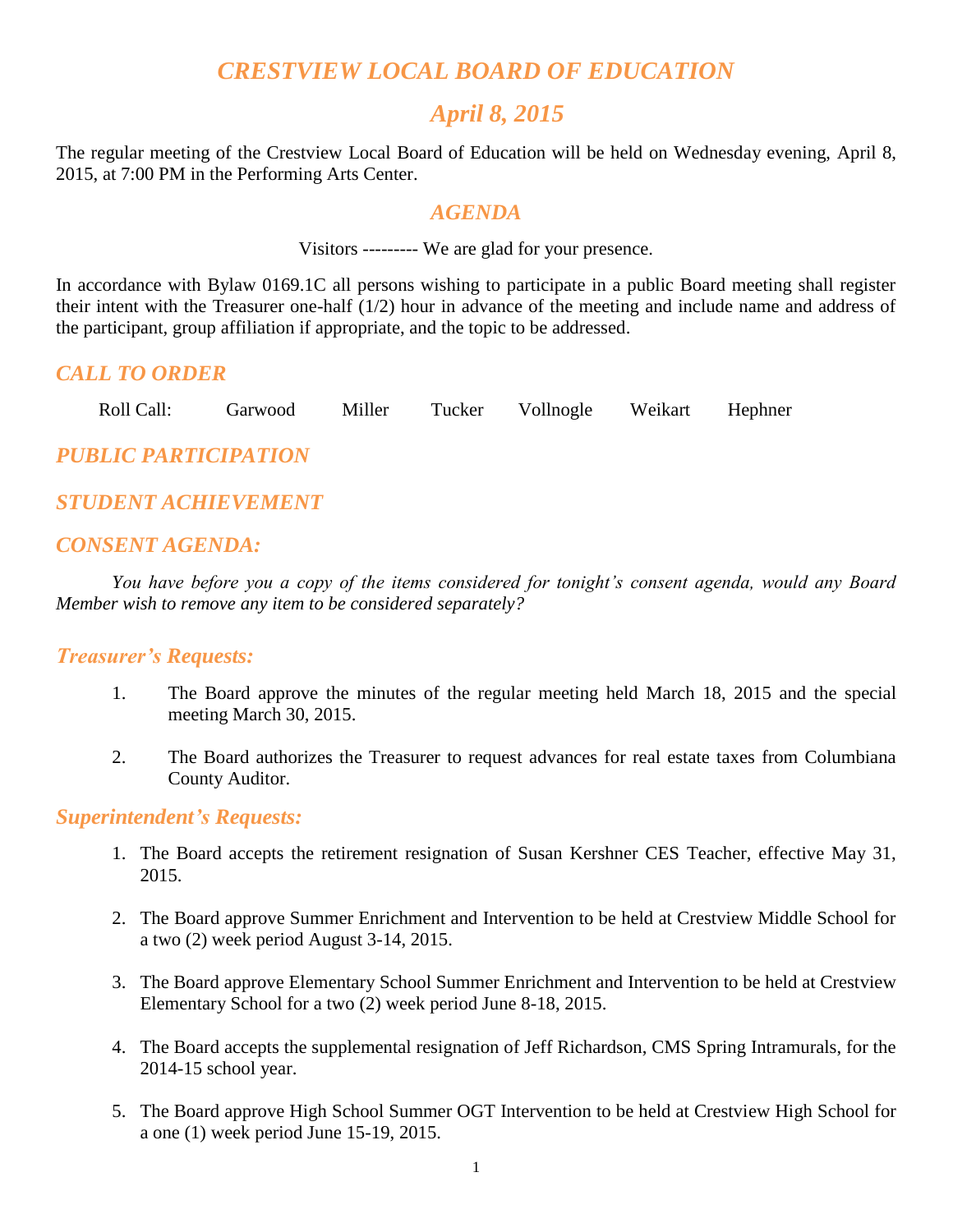- 6. The Board approve to non-renew the limited teaching contract of Alisha Auer at the end of the 2014- 15 school year, as per O.R.C. 3319.11.
- 7. The Board approve the following nonteaching personnel on a one (1) year limited contract basis for the 2015-2016 school year, according to the salary schedule as recommended by John A. Dilling, Superintendent, all required reports on file:

Margie Gaskill – Cafeteria Cook

8. The Board grant supplemental contract to the following certificated personnel for the 2014-15 school year as per salary schedule for the assignment designated; all required reports are on file:

Stephanie Strewart – CMS Spring Intramurals

**END of CONSENT AGENDA**

Recommend the Board approve the consent agenda as presented:

Moved by \_\_\_\_, second by \_\_\_\_\_ to approve consent agenda. Vote yes:  $\_\_\_\_\_\_\_\_\_\_\_\_$ Vote no: \_\_\_\_\_, \_\_\_\_, \_\_\_\_, \_\_\_\_, Absent: \_\_\_\_, \_\_\_\_. Motion carried \_\_\_\_. Failed \_\_\_\_.

# *Treasurer's Requests/Recommendations not included in Consent Agenda:*

1. Recommend: The Board approve financial reports and investments as prepared and presented.

| Moved by | second by           | Vote yes: |                |        | Vote no: |
|----------|---------------------|-----------|----------------|--------|----------|
|          | Absent <sup>.</sup> |           | Motion carried | Failed |          |

2. The Board authorize the Superintendent and Treasurer to advertise for track repairs.

Moved by \_\_\_\_\_, second by \_\_\_\_\_. Vote yes:  $\_\_\_\_\_\_\_\_\_\_\_\_\_\_\_$  \_\_\_\_\_, \_\_\_\_\_, \_\_\_\_\_. Vote no:  $\_\_\_\_\_\$ \_\_\_\_\_, \_\_\_\_\_\_, \_\_\_\_\_\_\_. Absent: \_\_\_\_\_\_, \_\_\_\_\_\_. Motion carried \_\_\_\_\_\_. Failed \_\_\_\_\_.

#### 3. Recommend: The Board accept donations from:

| a. | <b>Hephner Landscaping</b>                                                                                                                                                                                                                                                                                                                                                                                                  | \$250.00 to CHS Baseball for banner   |  |  |  |  |
|----|-----------------------------------------------------------------------------------------------------------------------------------------------------------------------------------------------------------------------------------------------------------------------------------------------------------------------------------------------------------------------------------------------------------------------------|---------------------------------------|--|--|--|--|
|    | b. Seederly Mong & Beck                                                                                                                                                                                                                                                                                                                                                                                                     | \$250.00 to CHS Baseball for banner   |  |  |  |  |
|    | c. Bear's Drayage                                                                                                                                                                                                                                                                                                                                                                                                           | \$250.00 to CHS Baseball for banner   |  |  |  |  |
|    | d. Turvey Masonary                                                                                                                                                                                                                                                                                                                                                                                                          | \$250.00 to CHS Baseball for banner   |  |  |  |  |
|    | e. Peace Valley Orchard                                                                                                                                                                                                                                                                                                                                                                                                     | \$100.00 to CHS Baseball for banner   |  |  |  |  |
| f. | Jeff & Patricia Richardson                                                                                                                                                                                                                                                                                                                                                                                                  | \$713.41 to CMS Public School Support |  |  |  |  |
| g. | <b>Best Sports &amp; Stitches</b>                                                                                                                                                                                                                                                                                                                                                                                           | \$100.00 to CHS Golf                  |  |  |  |  |
| h. | Rebel Hoops                                                                                                                                                                                                                                                                                                                                                                                                                 | \$3549.31 to CHS Boys Basketball      |  |  |  |  |
|    |                                                                                                                                                                                                                                                                                                                                                                                                                             |                                       |  |  |  |  |
|    | Moved by _____, second by _____. Vote yes: _____, _____, _____, _____, _____. Vote no: _____                                                                                                                                                                                                                                                                                                                                |                                       |  |  |  |  |
|    | $\frac{1}{1}, \frac{1}{1}, \frac{1}{1}, \frac{1}{1}, \frac{1}{1}, \frac{1}{1}, \frac{1}{1}, \frac{1}{1}, \frac{1}{1}, \frac{1}{1}, \frac{1}{1}, \frac{1}{1}, \frac{1}{1}, \frac{1}{1}, \frac{1}{1}, \frac{1}{1}, \frac{1}{1}, \frac{1}{1}, \frac{1}{1}, \frac{1}{1}, \frac{1}{1}, \frac{1}{1}, \frac{1}{1}, \frac{1}{1}, \frac{1}{1}, \frac{1}{1}, \frac{1}{1}, \frac{1}{1}, \frac{1}{1}, \frac{1}{1}, \frac{1}{1}, \frac{$ |                                       |  |  |  |  |

## *Race To The Top:*

Mr. Miller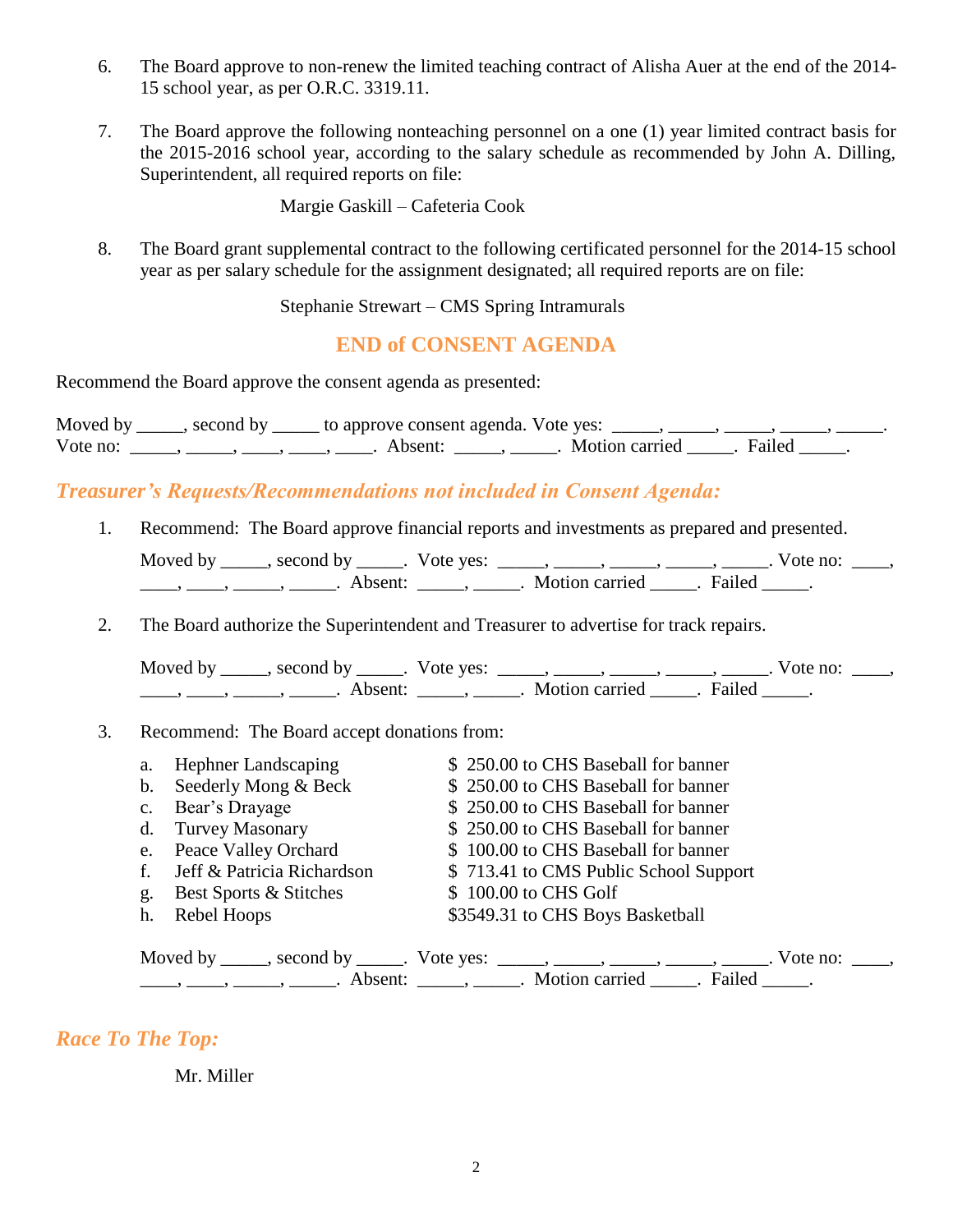# *Board Reports:*

| 1. | <b>Career Center Report</b>               | Mr. Tucker       |
|----|-------------------------------------------|------------------|
| 2. | <b>Student Achievement Liaison Report</b> | Dr. Miller       |
|    | 3. Legislative Report                     | Mr. Weikart      |
| 4. | <b>Student Board Member Report</b>        | Courtney Hephner |

## *Board Committee Reports:*

| 1. Buildings & Grounds | Mr. Vollnogle |
|------------------------|---------------|
| 2. Athletic Council    | Mr. Tucker    |
| 3. Personnel           | Mr. Vollnogle |
| 4. Finance Audit       | Dr. Miller    |
| 5. Policy              | Dr. Miller    |
| 6. Communications      | Mr. Weikart   |
| 7. Insurance           | Mr. Vollnogle |

## *Administrative Reports:*

|    | <b>Elementary School</b> | Mrs. Dangerfield      |
|----|--------------------------|-----------------------|
| 2. | Middle School            | Mr. Richardson        |
| 3. | <b>High School</b>       | Mrs. Dickson          |
| 4. | <b>Special Education</b> | Mr. Hill              |
| 5. | Athletic                 | Mr. Cusick/Mrs. Sapp  |
| 6. | Lunchroom                | Mrs. Peddicord        |
| 7. | Technology               | Mr. Miller            |
| 8. | Transportation           | Mr. Floor/Mr. Burbick |
| 9. | Maintenance              | Mr. Radman            |

# **Superintendent's Report:** Mr. Dilling

# *Superintendent's Requests/Recommendations not included in Consent Agenda:*

1. Recommend: The Board adopt the following resolution regarding the retirement resignation of Lori Yuhaniak, CES Teacher, effective May 31, 2015:

*Whereas,* the Board of Education has received notice of the intended retirement of Lori Yuhaniak, CES Teacher, effective May 31, 2015;

*Whereas*, in her notice of retirement, Lori Yuhaniak expressed an interest in returning to the District in the same position, CES Teacher, that she currently holds;

*Now, Therefore, Be It Resolved,* that the Board accepts the retirement resignation of Lori Yuhaniak effective May 31, 2015; and

 *Be It Further Resolved,* that the Board directs the Treasurer, in accordance with Ohio Revised Code Section 3307.353 to issue a Public Notice stating that Lori Yuhaniak, currently employed in the District as CES Teacher, will be retired and is seeking employment with the District in such position following retirement, and as such the Board, in accordance with Ohio Law, will hold a public meeting on the issue of Lori Yuhaniak being employed in the District at 7:00 p.m. on June 10, 2015, in the Performing Arts Center at 44100 Crestview Road, Columbiana, Ohio 44408. Said Public Notice should appear at least once in the "Legal Notices" section of a newspaper of general circulation in the District and be included in any general notice of the Board Meeting at which the hearing is going to be held.

| Moved by ______, second by ______. Vote yes: |                           | Vote no: |  |
|----------------------------------------------|---------------------------|----------|--|
| Absent:                                      | . Motion carried . Failed |          |  |
|                                              |                           |          |  |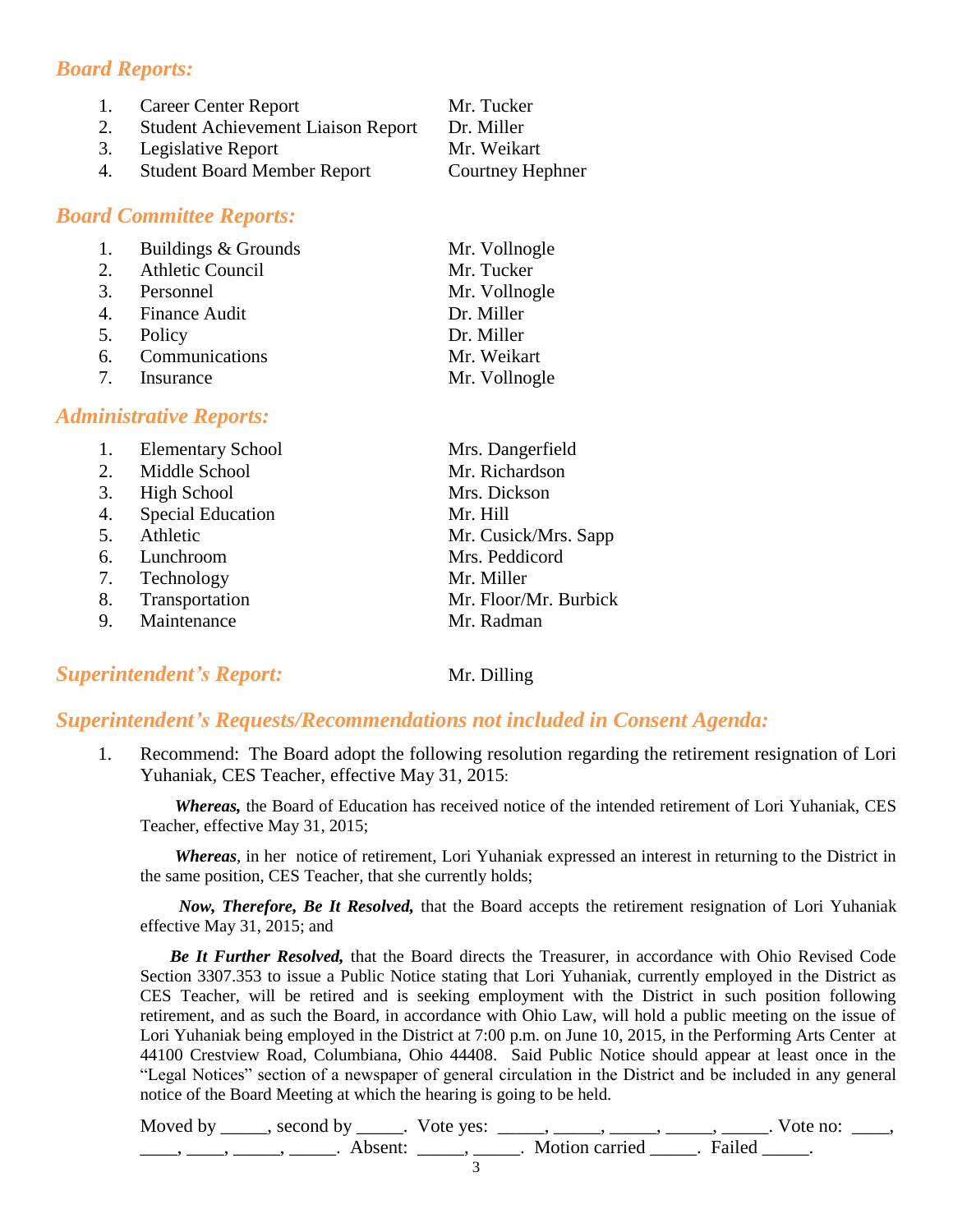2. Recommend : The Board adopt the following Board Policies/Bylaws which were presented for review at the March 11, 2015 board meeting:

| <b>Policy/Bylaw Number</b> | <b>Description</b>                                | <b>New/Revised/Replacement/Delete</b> |
|----------------------------|---------------------------------------------------|---------------------------------------|
| 1530                       | Evaluation of Principals & Other Administrators   | Revised                               |
| 2114                       | <b>Meeting State Performance Indicators</b>       | Revised                               |
| 2413                       | Career Advising                                   | <b>New</b>                            |
| 3220                       | <b>Standards-Based Teacher Evaluation</b>         | Revised                               |
| 5114                       | Nonimmigrant Students & Foreign Exchange Students | Revised                               |
| 5340                       | <b>Student Accidents</b>                          | Revised                               |
| 5350                       | <b>Student Suicide</b>                            | Revised                               |
| 5460                       | <b>Graduation Requirements</b>                    | Revised                               |
| 6108                       | Authorizing to Make Electronic Fund Transfers     | New                                   |
| 8390                       | <b>Animals on District Property</b>               | Revised                               |
| 8400                       | <b>School Safety</b>                              | Revised                               |
|                            |                                                   |                                       |

Moved by \_\_\_\_, second by \_\_\_\_. Vote yes: \_\_\_\_\_, \_\_\_\_, \_\_\_\_, \_\_\_\_, \_\_\_\_. Vote no: \_\_\_\_\_,  $\frac{1}{\sqrt{2}}$   $\frac{1}{\sqrt{2}}$   $\frac{1}{\sqrt{2}}$   $\frac{1}{\sqrt{2}}$   $\frac{1}{\sqrt{2}}$   $\frac{1}{\sqrt{2}}$   $\frac{1}{\sqrt{2}}$   $\frac{1}{\sqrt{2}}$   $\frac{1}{\sqrt{2}}$   $\frac{1}{\sqrt{2}}$   $\frac{1}{\sqrt{2}}$   $\frac{1}{\sqrt{2}}$   $\frac{1}{\sqrt{2}}$   $\frac{1}{\sqrt{2}}$   $\frac{1}{\sqrt{2}}$   $\frac{1}{\sqrt{2}}$   $\frac{1}{\sqrt{2}}$ 

3. Recommend: The Board award a two (2) year contract for District Landscape Maintenance and Mowing to \_\_\_\_\_\_\_\_\_\_\_\_\_\_\_ as recommended by John Dilling, Superintendent for \_\_\_\_\_\_\_\_\_\_\_.

| Moved by | second by           | Vote ves: |                |        | Vote no: |  |
|----------|---------------------|-----------|----------------|--------|----------|--|
|          | Absent <sup>.</sup> |           | Motion carried | Failed |          |  |

4. Recommend: The Board adopt the following resolution proclaiming the month of April, 2015, as National Volunteer Month in recognition of the dedication and contributions of the many volunteers in the Crestview Local School District:

*Whereas*, the Crestview Community has the ability to inspire, equip and mobilize people to take action that provides encouragement and support to our students and our schools and,

*Whereas*, the Crestview Schools benefit from the generosity and service of many volunteers in our schools and,

*Whereas*, volunteers are vital to our future as a caning and productive nation and,

*Whereas*, the many volunteers serving our schools keep **Crestview the heart of our Community,**

*Now therefore, be it resolved***,** that that Crestview Board of Education celebrate the month of April as the month that we recognize the many volunteers that serve our school and thank them for their generosity!

Moved by \_\_\_\_\_, second by \_\_\_\_\_. Vote yes:  $\frac{1}{\sqrt{2}}$ , \_\_\_\_, \_\_\_\_, \_\_\_\_, \_\_\_\_, \_\_\_\_. Vote no: \_\_\_\_, \_\_\_\_\_, \_\_\_\_\_, \_\_\_\_\_\_\_. Absent: \_\_\_\_\_\_, \_\_\_\_\_\_. Motion carried \_\_\_\_\_. Failed \_\_\_\_\_.

#### *Adjournment*

Moved by \_\_\_\_\_, second by \_\_\_\_\_to adjourn. Vote yes: \_\_\_\_\_, \_\_\_\_\_, \_\_\_\_\_, \_\_\_\_, \_\_\_\_.Vote no: \_\_\_\_\_, \_\_\_\_\_, \_\_\_\_\_, \_\_\_\_\_, \_\_\_\_\_. Absent: \_\_\_\_\_, \_\_\_\_\_. Motion carried \_\_\_\_\_. Failed \_\_\_\_\_.